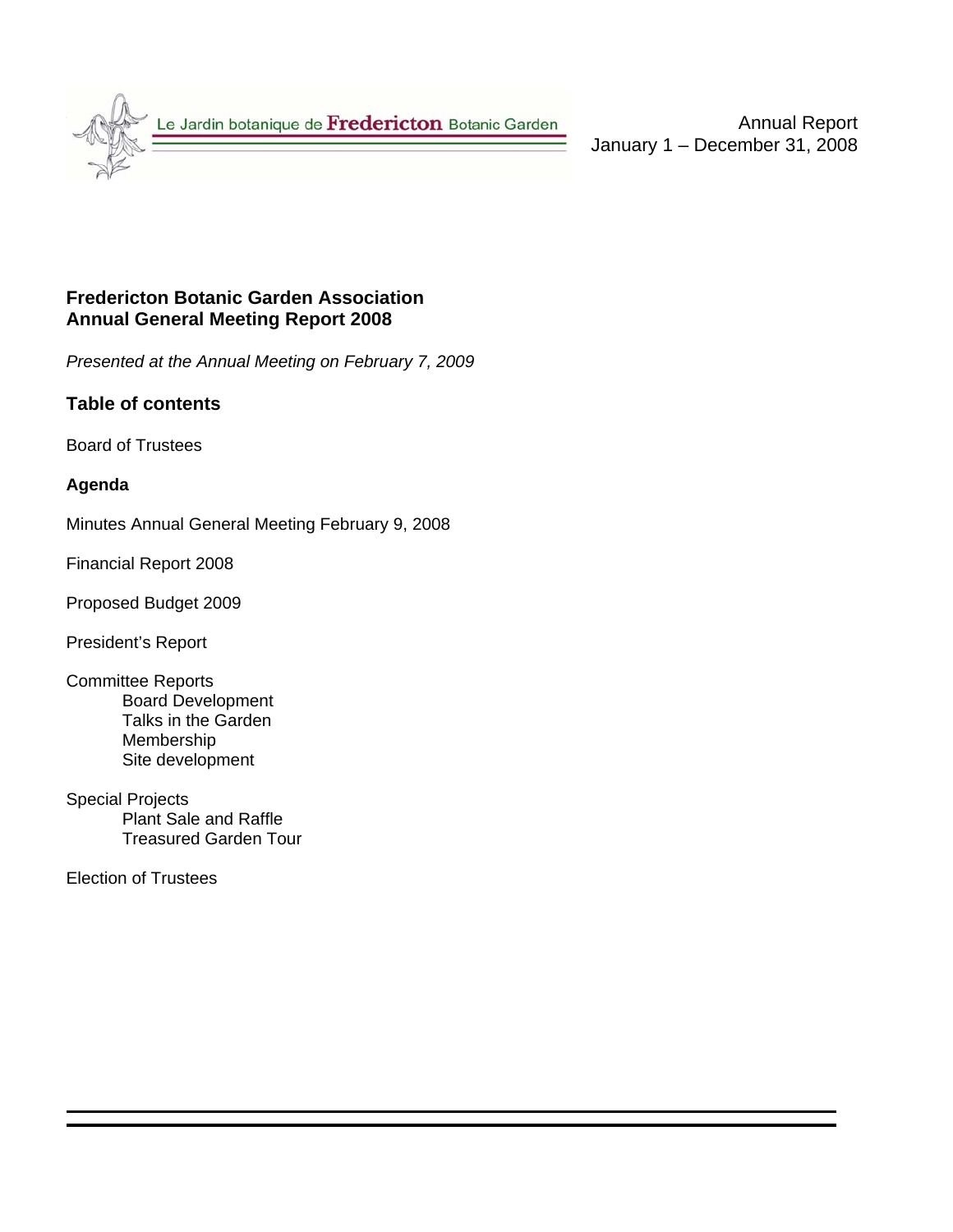Le Jardin botanique de Fredericton Botanic Garden

Annual Report January 1 – December 31, 2008

## **FREDERICTON BOTANIC GARDEN ASSOCIATION, INC.**

**2008 Executive Committee** 

**President – Jacques Paynter Vice-President – Vacant Secretary – Carole Peacock Treasurer – Michael Dillon** 

### **Board of Trustees**

**Nora Davidson-Wright Michael Dillon 2018** Michael Dillon Fredericton, NB E3B 1B2 Fredericton, NB E3B 7B8

**Lucy Dyer** Valerie Hillier 758 George Street 671 McLeod Avenue

**Ruth Muldrew Brian Parker** 155 Southampton Drive 27 Marshall Street,

**Jacques Paynter Carole Peacock** 167 Colonial Heights, 36 Alexandra Street

**Bill Seabrook** George Strunz 1343 Lincoln Road 26 Cameron Court,

Suite 201 346 Queen Street 51 Angelview Court, Apt 24

Fredericton, NB E3B 1K5 Fredericton, NB E3B 1V4

Fredericton, NB E3B 4T5 Fredericton, NB E3A 4J8

Fredericton, NB E3B 5M2 Fredericton, NB E3B 1Y4

Fredericton, NB E3B 8J5 Fredericton, NB E3B 2R9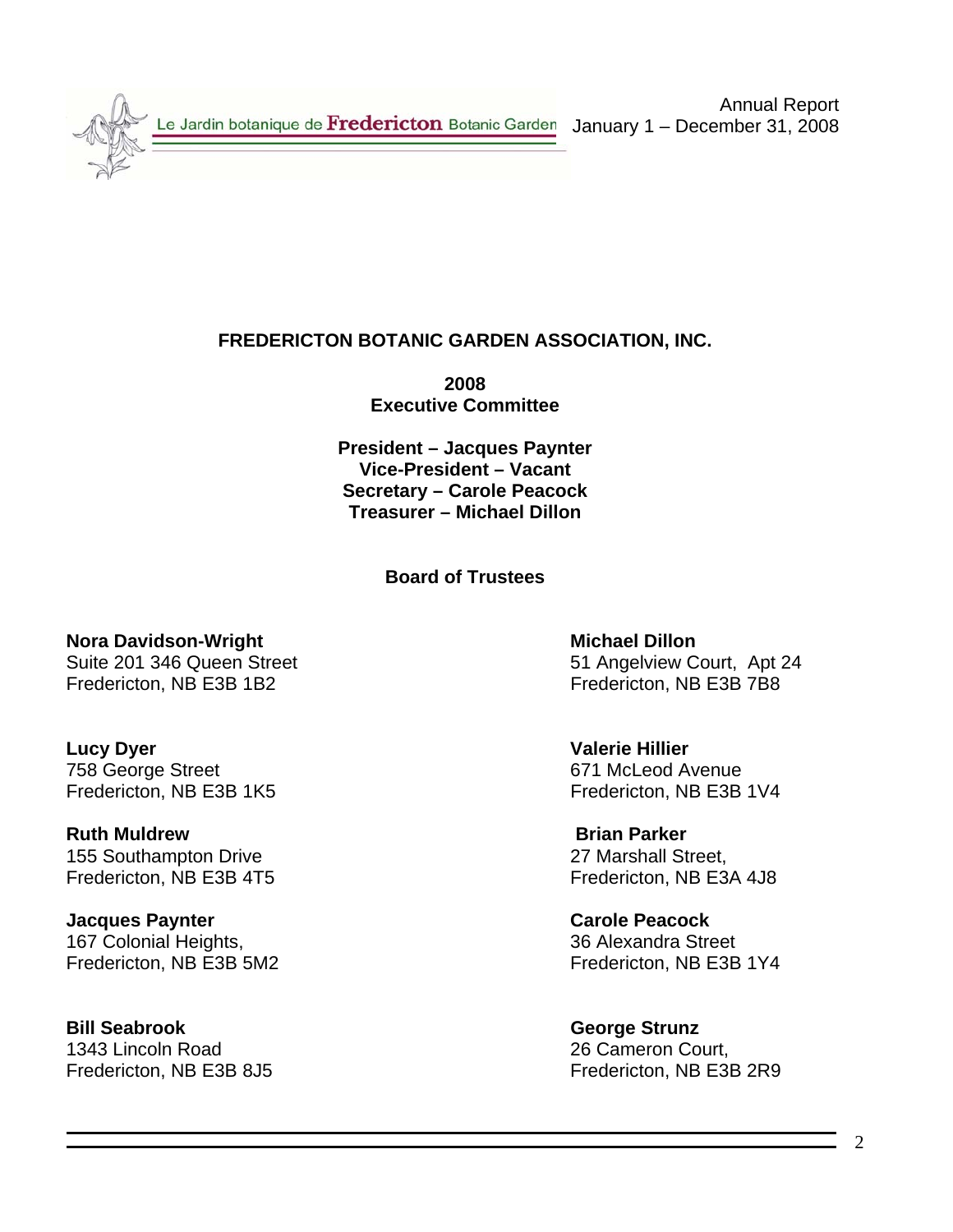Le Jardin botanique de Fredericton Botanic Garden

### **Minutes of the 2008 Annual General Meeting**

*Presented at the Annual General Meeting on February 7, 2009*

#### **FREDERICTON BOTANIC GARDEN ASSOCIATION**

Annual General Meeting February 9, 2008 Marysville Heritage Centre

President Bill Seabrook called the meeting to order at 12:40 p.m.

#### **Approval of the Agenda**

Motion: to approve the agenda as printed Moved by George Strunz, seconded by Richard Tarn Motion carried

#### **Approval of the Minutes of the 2007 Annual General Meeting**

Motion: to approve the minutes of February 10, 2007 Moved by George Dietrich, seconded by Wendy Bourque Motion carried There was no business arising from the minutes.

#### **Financial Report**

Treasurer Mike Dillon presented the Annual Assets Report 2007, the Financial Statement for 2007 and the Budget for 2008 Motion: to approve financial reports as presented Moved by Mike Dillon, seconded by Charlie Fullerton Motion carried

#### **President's Report**

President Bill Seabrook presented his report. He introduced Board members and thanked them for their service. He also recognized the work of Graham Allen as Administrative Assistant during the past year. Motion: to accept the President's report as presented. Moved by Bill Seabrook, seconded by Louis-Philippe Albert Motion carried

#### **Committee Reports**

Motion: to accept committee reports as presented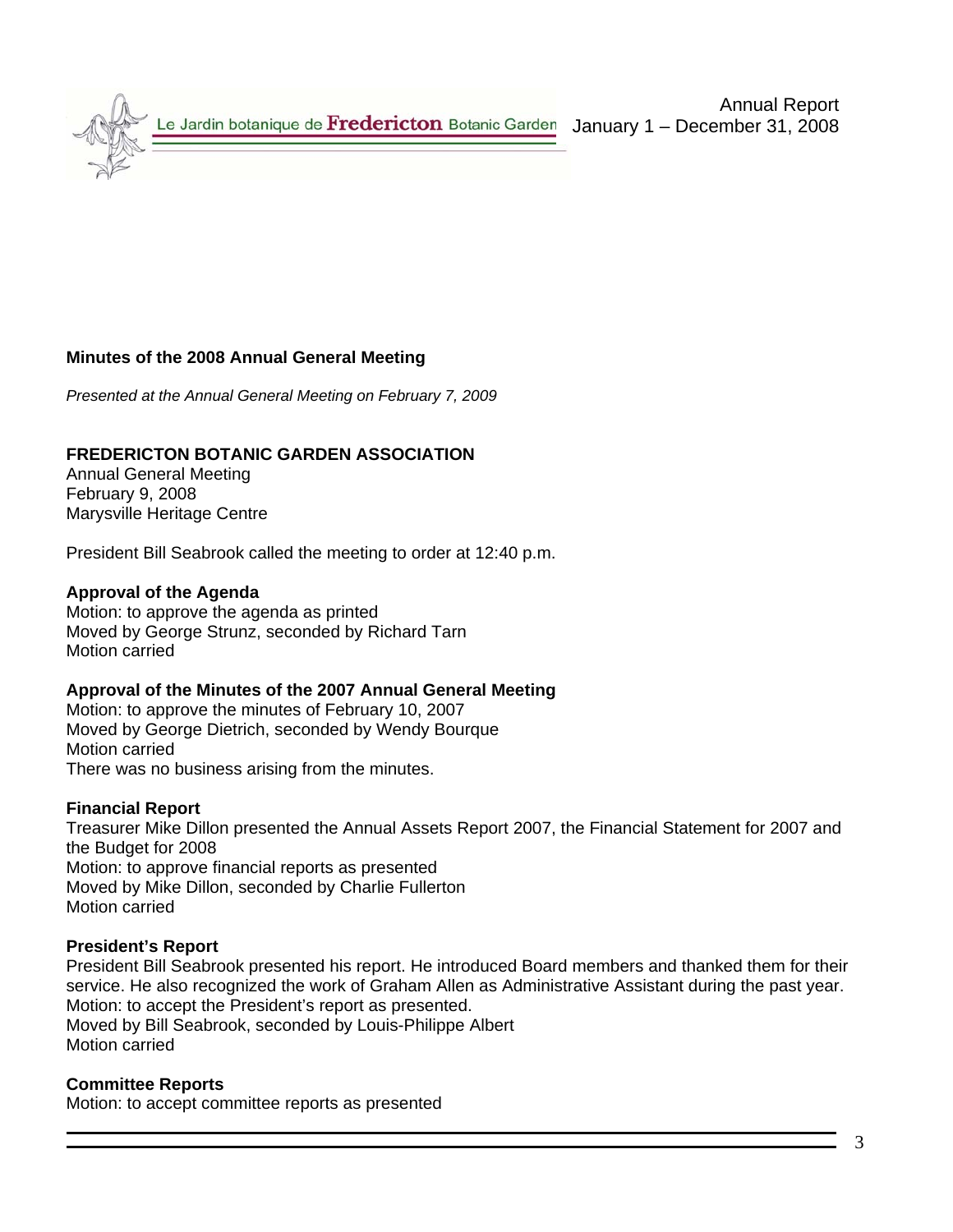

Moved by Norah Davidson-Wright, seconded by George Bastin Motion carried

### **Special Projects**

Richard Tarn, chair of the 2007 Plant Sale, presented a report about the event and introduced Ruth Muldrew who will serve as co-convener with Regan Lagrandeur for the 2008 sale.

### **Election of Trustees**

George Strunz as chair of the Board Development announced the resignation of two Board members: Dr. Carmen Stuart and George Bastin. He presented two nominees: Valerie Hillier and Aaron Savage. There being no further nominations from the floor, the nominees were elected by acclamation.

George thanked out-going president Bill Seabrook for his service and announced Bill will remain a member of the Board.

Bill Seabrook presented a plaque to retiring Board member George Bastin.

#### **Other Business**

There being none the Annual General Meeting was declared adjourned at 1:30 p.m. by Louis-Philippe Albert.

#### **The new Board held a meeting and announced the Board Executive:**

| <b>President</b> | Jacques Paynter |
|------------------|-----------------|
| Vice-President   | Aaron Savage    |
| Treasurer        | Mike Dillon     |
| Secretary        | Carole Peacock  |

The meeting adjourned.

The Silent Auction followed, along with entertainment by the Waterhouse Trio and refreshments.

Guest speaker Roger Smith presented an illustrated talk, "Nature Photography with Surprises" and a slide show with musical accompaniment, "The Dying Garden".

Dessert and entertainment followed.

Silent auction results were announced.

The meeting concluded at 4:30 p.m.

Respectfully submitted,

Carole Peacock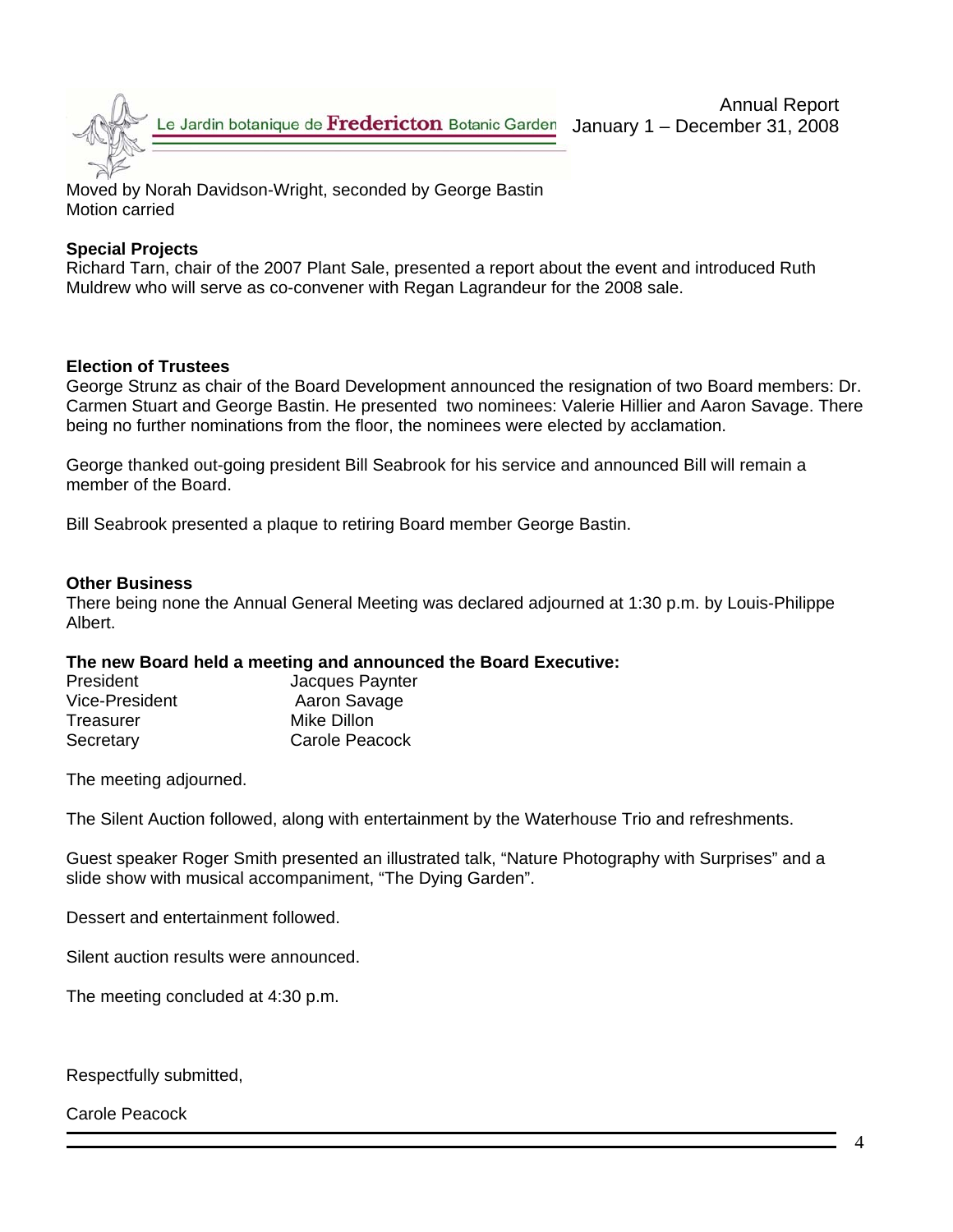

## **Financial Report 2008**

*Presented at the Annual General Meeting on February 7, 2009* 

| <b>Balance Sheet</b>                  |                |
|---------------------------------------|----------------|
| (Includes unrealized gains)           |                |
| Account                               | <b>Balance</b> |
| <b>ASSETS</b>                         |                |
| <b>Cash and Bank Accounts</b>         |                |
| <b>Capital Credit Union</b>           |                |
| Chequing                              | 4328.78        |
| <b>Shares</b>                         | 531.44         |
| Segregated                            | 126.27         |
| <b>TOTAL Cash and Bank Accounts</b>   | 5,012.44       |
| Investments                           |                |
| <b>Investors Group</b>                | 51,871.89      |
| <b>TOTAL Investments</b>              | 51,871.89      |
| <b>TOTAL ASSETS</b>                   | 56,884.33      |
| <b>LIABILITIES &amp; EQUITY</b>       |                |
| <b>LIABILITIES</b>                    | 0.00           |
| <b>EQUITY</b>                         | 56,884.33      |
| <b>TOTAL LIABILITIES &amp; EQUITY</b> | 56,884.33      |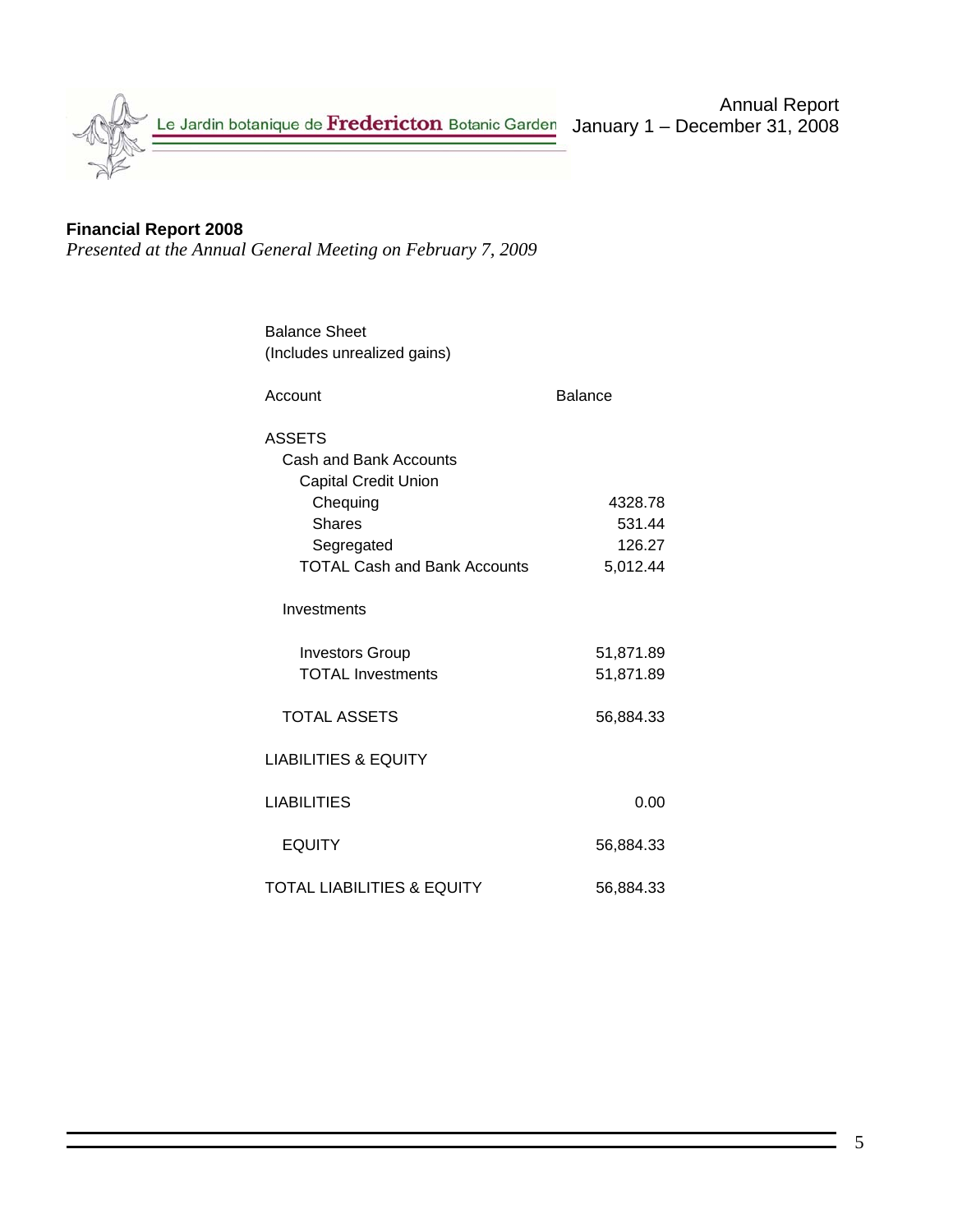

Le Jardin botanique de Fredericton Botanic Garden

Annual Report January 1 – December 31, 2008

# **FBGA ANNUAL FINANCIAL REPORT FOR 2008**

| <b>ITEM</b>                      |               | <b>BUDGET</b><br>2008<br><b>2008 ANNUAL TOTALS</b> |                |               |                 |                | <b>BUDGET</b><br>2009 |                 |                |
|----------------------------------|---------------|----------------------------------------------------|----------------|---------------|-----------------|----------------|-----------------------|-----------------|----------------|
|                                  | <b>INCOME</b> | <b>EXPENSES</b>                                    | <b>BALANCE</b> | <b>INCOME</b> | <b>EXPENSES</b> | <b>BALANCE</b> | <b>INCOME</b>         | <b>EXPENSES</b> | <b>BALANCE</b> |
| <b>INCOME/FUNDING</b>            |               |                                                    |                |               |                 |                |                       |                 |                |
| City of Fredericton Grant        | \$25,000      |                                                    | \$25,000       | \$25,000      |                 | \$25,000       | \$10,000              |                 | \$10,000       |
| Province of NB                   |               |                                                    |                | \$2,534       |                 | \$2,534        |                       |                 |                |
| Gov't of Canada                  |               |                                                    |                | \$3,221       |                 | \$3,221.00     |                       |                 |                |
| Capital Fundraising              |               |                                                    |                | \$10,000      | \$1,500         | \$8,500        | \$50,000              |                 | \$50,000       |
| Donations                        | \$1,000       |                                                    | \$1,000        | \$902         |                 | \$902          | \$1,000               |                 | \$1,000        |
| Donations - Memorials            | \$5,000       |                                                    | \$5,000        | \$2,396       |                 | \$2,396        | \$5,000               |                 | \$5,000        |
| Bank charges/Interest            |               | \$100                                              | (\$100)        |               | \$1             | ( \$1)         |                       | \$100           | (\$100)        |
| <b>HST Rebate</b>                | \$5,000       |                                                    | \$5,000        | \$2,165       |                 | \$2,165        | \$5,000               |                 | \$5,000        |
| <b>SUB-TOTAL</b>                 | \$36,000      | \$100                                              | \$35,900       | \$46,218      | \$1,501         | \$44,717       | \$71,000              | \$100           | \$70,900       |
|                                  |               |                                                    |                |               |                 |                |                       |                 |                |
| <b>FUNDRAISING ACTIVITIES</b>    |               |                                                    |                |               |                 |                |                       |                 |                |
| Plant Sale - General             | \$10,000      | \$4,000                                            | \$6,000        | \$10,085      | \$3,554         | \$6,531        | \$10,000              | \$4,000         | \$6,000        |
| <b>Plant Sale Raffle</b>         | \$4,000       | \$1,200                                            | \$2,800        | \$4,778       | \$1,114         | \$3,664        | \$4,000               | \$1,200         | \$2,800        |
| <b>Plant Sale Silent Auction</b> | \$600         | \$200                                              | \$400          | \$366         |                 | \$366          | \$600                 | \$200           | \$400          |
| <b>AGM Silent Auction</b>        | \$1,500       | \$200                                              | \$1,300        | \$1,571       | \$301           | \$1,270        | \$1,500               | \$200           | \$1,300        |
| Seedy Saturday                   | \$50          | \$100                                              | (\$50)         | \$94          | \$85            | \$9            | \$50                  | \$150           | (\$100)        |
| <b>Treasured Garden Tour</b>     | \$3,000       | \$1,500                                            | \$1,500        | \$2,658       | \$2,077         | \$581          | \$3,000               | \$1,500         | \$1,500        |
| Talks in the Garden              |               | \$100                                              | (\$100)        |               | \$38            | (\$38)         |                       | \$100           | (\$100)        |
| Membership                       | \$4,000       | \$200                                              | \$3,800        | \$3,895       | \$293           | \$3,602        | \$4,000               | \$200           | \$3,800        |
| Other sale items                 |               |                                                    |                | \$15          |                 | \$15           |                       |                 |                |
| <b>SUB-TOTAL</b>                 | \$23,150      | \$7,500                                            | \$15,650       | \$23,462      | \$7,462         | \$16,000       | \$23,150              | \$7,550         | \$15,600       |
| <b>ADMINISTRATION</b>            |               |                                                    |                |               |                 |                |                       |                 |                |
| Administration - General         |               | \$1,800                                            | (\$1,800)      |               | \$2,449         | (\$2,449)      |                       | \$1,800         | (\$1,800)      |
| Admin. Services - (Exec. Dir.)   |               | \$4,500                                            | (\$4,500)      |               | \$4,448         | (\$4,448)      |                       | \$4,500         | (\$4,500)      |
| <b>AGM</b>                       |               | \$500                                              | (\$500)        |               | \$433           | (\$433)        |                       | \$500           | (\$500)        |
| <b>Building</b>                  | \$1,500       | \$300                                              | \$1,200        | \$1,590       |                 | \$1,590        | \$1,000               | \$300           | \$700          |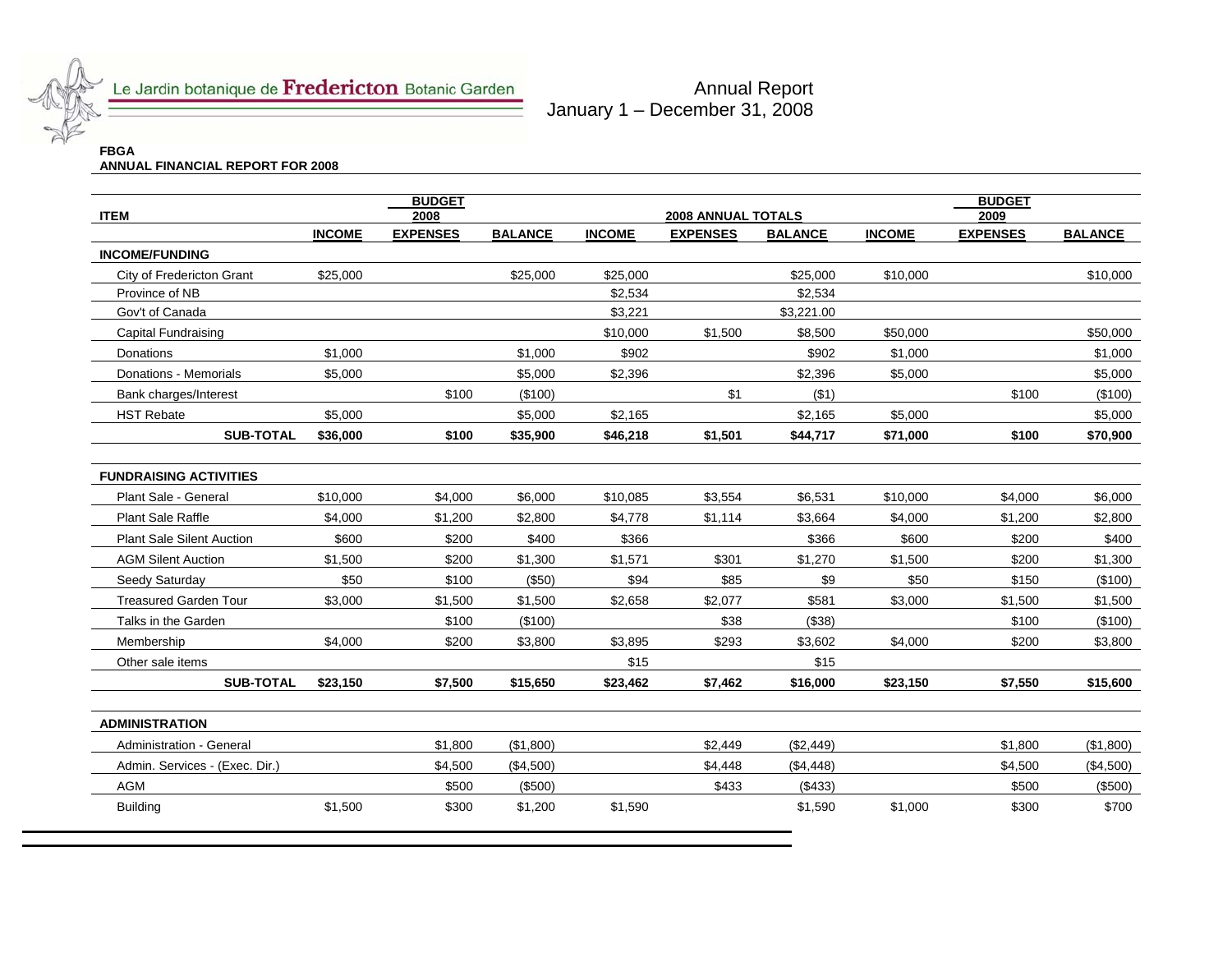

#### Annual Report January 1 – December 31, 2008

| Students (Salaries etc.)<br>Pond and landscaping<br>White Garden completion<br>Landscaping below Entrance<br><b>Plant Collecting Acquisition</b><br>Other site development<br>SUB-TOTAL | \$6,000<br>\$6,000                   | \$200<br>\$16,500<br>\$5,000<br>\$500<br>\$3,500<br>\$6,000<br>\$94.700 | (\$200)<br>(\$10,500)<br>(\$5,000)<br>(\$500)<br>(\$3,500)<br>(\$6,000)<br>(\$88,700) | \$45<br>\$445                                                      | \$382<br>\$13,847<br>\$10,560<br>\$4,032<br>\$4,000<br>\$272<br>\$92,337 | (\$382)<br>(\$13,847)<br>(\$10,560)<br>\$0<br>(\$4,032)<br>\$0<br>(\$4,000)<br>(\$227)<br>(\$91,891) | \$6,000<br>\$6,000                                                   | \$500<br>\$16,500<br>\$17,000<br>\$500<br>\$1,500<br>\$5,000<br>\$101,500 | (\$500)<br>(\$10,500)<br>(\$17,000)<br>(\$500)<br>(\$1,500)<br>\$0<br>(\$5,000)<br>( \$95,500) |
|-----------------------------------------------------------------------------------------------------------------------------------------------------------------------------------------|--------------------------------------|-------------------------------------------------------------------------|---------------------------------------------------------------------------------------|--------------------------------------------------------------------|--------------------------------------------------------------------------|------------------------------------------------------------------------------------------------------|----------------------------------------------------------------------|---------------------------------------------------------------------------|------------------------------------------------------------------------------------------------|
|                                                                                                                                                                                         |                                      |                                                                         |                                                                                       |                                                                    |                                                                          |                                                                                                      |                                                                      |                                                                           |                                                                                                |
|                                                                                                                                                                                         |                                      |                                                                         |                                                                                       |                                                                    |                                                                          |                                                                                                      |                                                                      |                                                                           |                                                                                                |
|                                                                                                                                                                                         |                                      |                                                                         |                                                                                       |                                                                    |                                                                          |                                                                                                      |                                                                      |                                                                           |                                                                                                |
|                                                                                                                                                                                         |                                      |                                                                         |                                                                                       |                                                                    |                                                                          |                                                                                                      |                                                                      |                                                                           |                                                                                                |
|                                                                                                                                                                                         |                                      |                                                                         |                                                                                       |                                                                    |                                                                          |                                                                                                      |                                                                      |                                                                           |                                                                                                |
|                                                                                                                                                                                         |                                      |                                                                         |                                                                                       |                                                                    |                                                                          |                                                                                                      |                                                                      |                                                                           |                                                                                                |
|                                                                                                                                                                                         |                                      |                                                                         |                                                                                       |                                                                    |                                                                          |                                                                                                      |                                                                      |                                                                           |                                                                                                |
|                                                                                                                                                                                         |                                      |                                                                         |                                                                                       |                                                                    |                                                                          |                                                                                                      |                                                                      |                                                                           |                                                                                                |
|                                                                                                                                                                                         |                                      |                                                                         |                                                                                       |                                                                    |                                                                          |                                                                                                      |                                                                      |                                                                           |                                                                                                |
|                                                                                                                                                                                         |                                      | \$60,000                                                                | (\$60,000)                                                                            | \$400                                                              | \$43,047                                                                 | (\$42,647)                                                                                           |                                                                      | \$60,000                                                                  | (\$60,000)                                                                                     |
|                                                                                                                                                                                         |                                      |                                                                         |                                                                                       |                                                                    | \$15,580                                                                 | (\$15,580)                                                                                           |                                                                      |                                                                           | \$0                                                                                            |
| Memorial Garden Devel.                                                                                                                                                                  |                                      | \$3,000                                                                 | (\$3,000)                                                                             |                                                                    |                                                                          | \$0                                                                                                  |                                                                      | \$500                                                                     | (\$500)                                                                                        |
| <b>Entry Garden Development</b>                                                                                                                                                         |                                      |                                                                         |                                                                                       | \$0                                                                | \$616                                                                    | ( \$616)                                                                                             |                                                                      |                                                                           | \$0                                                                                            |
|                                                                                                                                                                                         |                                      |                                                                         |                                                                                       |                                                                    |                                                                          |                                                                                                      |                                                                      |                                                                           |                                                                                                |
|                                                                                                                                                                                         |                                      |                                                                         |                                                                                       |                                                                    |                                                                          |                                                                                                      |                                                                      |                                                                           | (\$1,750)                                                                                      |
|                                                                                                                                                                                         |                                      |                                                                         |                                                                                       |                                                                    |                                                                          |                                                                                                      |                                                                      |                                                                           | (\$500)                                                                                        |
|                                                                                                                                                                                         |                                      |                                                                         |                                                                                       |                                                                    |                                                                          |                                                                                                      |                                                                      |                                                                           | (\$250)                                                                                        |
|                                                                                                                                                                                         |                                      |                                                                         |                                                                                       |                                                                    |                                                                          |                                                                                                      |                                                                      |                                                                           | \$400                                                                                          |
|                                                                                                                                                                                         |                                      |                                                                         |                                                                                       |                                                                    |                                                                          |                                                                                                      |                                                                      |                                                                           | (\$100)                                                                                        |
|                                                                                                                                                                                         |                                      |                                                                         |                                                                                       |                                                                    |                                                                          |                                                                                                      |                                                                      |                                                                           | (\$300)                                                                                        |
|                                                                                                                                                                                         |                                      |                                                                         |                                                                                       |                                                                    |                                                                          |                                                                                                      |                                                                      |                                                                           | (\$1,000)                                                                                      |
|                                                                                                                                                                                         |                                      |                                                                         |                                                                                       |                                                                    |                                                                          |                                                                                                      |                                                                      |                                                                           |                                                                                                |
|                                                                                                                                                                                         |                                      |                                                                         |                                                                                       |                                                                    |                                                                          |                                                                                                      |                                                                      |                                                                           |                                                                                                |
|                                                                                                                                                                                         | \$1,500                              | \$10,400                                                                | (\$8,900)                                                                             | \$1,590                                                            | \$10,102                                                                 | (\$8,512)                                                                                            | \$1,000                                                              | \$10,100                                                                  | (\$9,100)                                                                                      |
|                                                                                                                                                                                         |                                      | \$1,000                                                                 | (\$1,000)                                                                             |                                                                    | \$974                                                                    | (\$974)                                                                                              |                                                                      | \$1,000                                                                   | (\$1,000)                                                                                      |
|                                                                                                                                                                                         |                                      | \$300                                                                   | (\$300)                                                                               |                                                                    | \$128                                                                    | (\$128)                                                                                              |                                                                      | \$300                                                                     | (\$300)                                                                                        |
|                                                                                                                                                                                         |                                      | \$2,000                                                                 | (\$2,000)                                                                             |                                                                    | \$1,670                                                                  | (\$1,670)                                                                                            |                                                                      | \$1,700                                                                   | (\$1,700)                                                                                      |
|                                                                                                                                                                                         | <b>SUB-TOTAL</b><br><b>SUB-TOTAL</b> | \$400<br>\$400                                                          | \$1,000<br>\$1,000<br>\$100<br>\$250<br>\$2,350                                       | (\$1,000)<br>(\$1,000)<br>(\$100)<br>\$400<br>(\$250)<br>(\$1,950) |                                                                          | \$1,157<br>\$642<br>\$52<br>\$86<br>\$1,937                                                          | (\$1,157)<br>(\$642)<br>(\$52)<br>\$0<br>( \$86)<br>\$0<br>(\$1,937) | \$400<br>\$400                                                            | \$1,000<br>\$300<br>\$100<br>\$250<br>\$500<br>\$2,150                                         |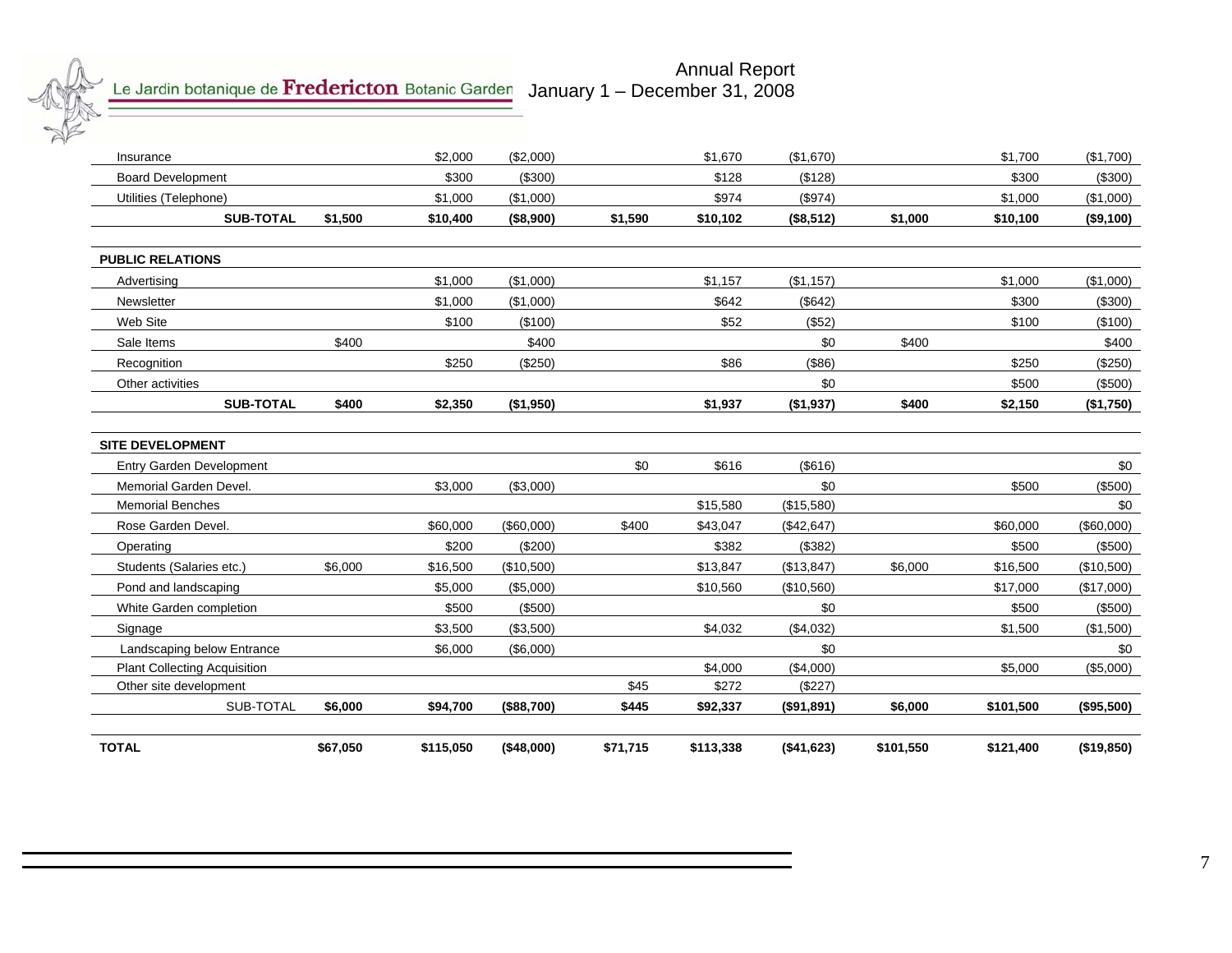

## **President's Report**

*Presented at the Annual General Meeting on February 9, 2008*

2008 was a very busy year from a physical development perspective and the social scene for the Board of Trustees, the various committees and the approximately 400 garden members. It is my pleasure to report on some of the highlights for the year.

### **Site Development**

We have completed a significant amount of work and expended approximately \$60,000 in funds on the Rose Garden. Most of this work has involved surveying, clearing, grubbing and levelling the site so to casual observation it does not appear that much has been accomplished. However, the site is now ready for work on the aesthetic elements of the concept to begin in earnest. When completed, this approximately \$400,000 project will be a showcase for the garden.

Planting of 75 different varieties of perennials in the vicinity of the storm water retention pond, below the Entrance Garden, was completed during the summer. Albeit a somewhat modest project, it is hoped that this colourful feature will draw visitors to other attractions in the "lower" sections of the garden.

The very attractive, high quality memorial benches continue to be in demand and can be found in various strategic locations around the Garden.

The Memorial Grove was completed and all that remains is the installation of a dressed granite slab this spring.

A new site map for use in signage, print publications and the web use has been prepared. This map will be featured prominently in the new Information Kiosk at the Entrance Garden.

A plan to divide the existing pond into considerably enlarged upper and lower ponds has been approved. This development will incorporate an island connected by a small bridge, wetland landscaping and the integration of Hal's Memorial Garden.

### **Development Campaign**

We have embarked on an ambitious campaign to raise the \$1.5 million needed to complete the garden master plan and provide a secure operating budget for the future. We are very pleased to announce that Rose Mary McCain McMillan has agreed to chair the campaign cabinet and has ensured a great start to our endeavours with a generous contribution. The cabinet comprises prominent business and government representatives from the Fredericton region. Ric Cuthbertson of Go2 Solutions has volunteered his services as campaign consultant.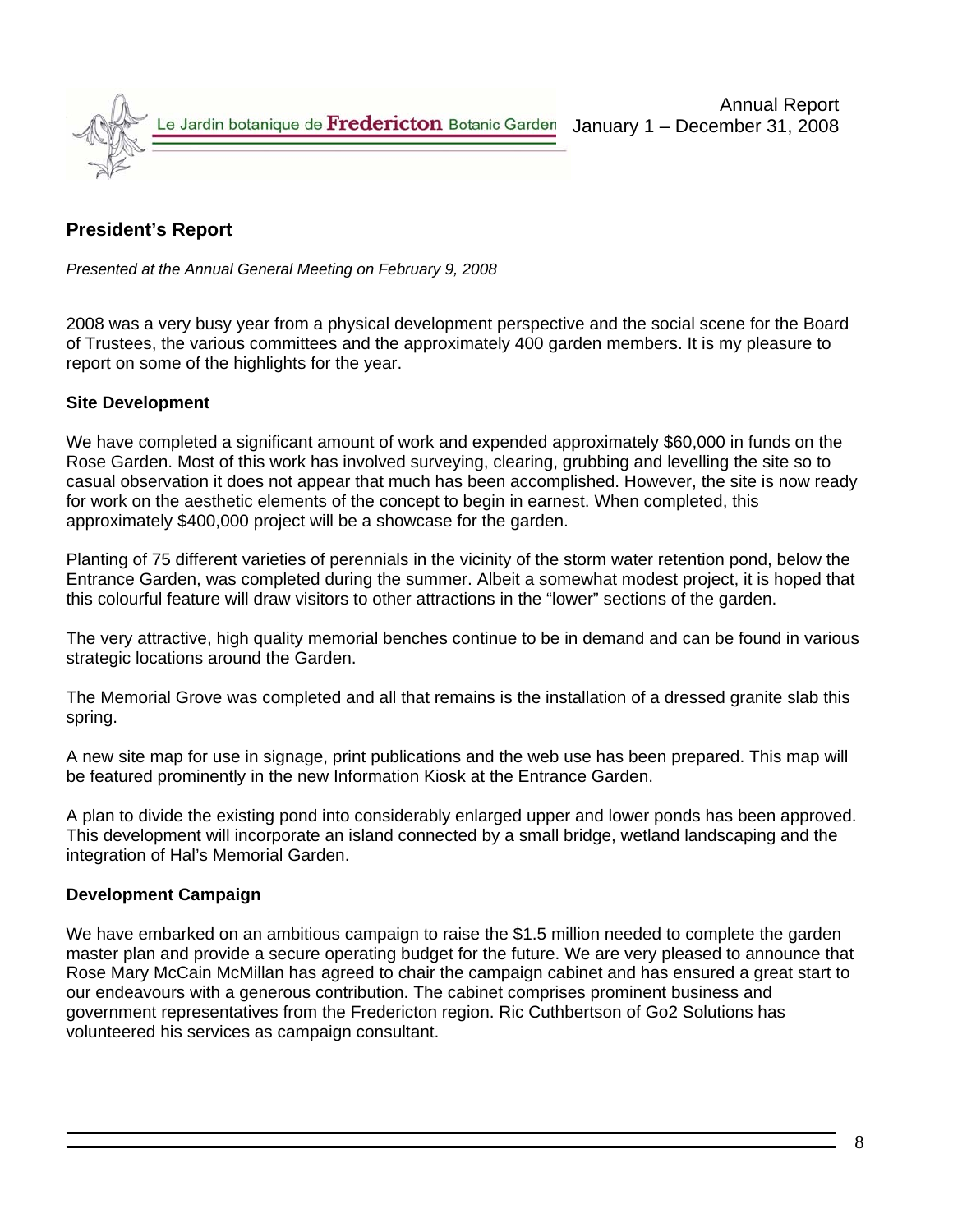

### **Committees**

The many committees, spearheaded by significant volunteer effort ensured the success of several fund raising and social events, including the Annual Pant Sale at the Boyce Market, the Treasured Garden Tour, Talks in the Garden, planting and landscaping work groups, memberships, newsletters, field day BBQ, perennial exchange, and Board development.

### **Local Improvement Association**

The LIA, the mechanism which ties the FBGA with the City of Fredericton, met in the latter part of the year to discuss issues related to master plan implementation, capital funding, operations and maintenance, visitation, security, and lighting.

#### **Conclusion**

In closing, a strong note of appreciation must be extended to the City of Fredericton for their generous support, with particular kudos to Brian Cochrane of the Division of Parks and Trees for his long standing interest in, and advocacy on behalf of, the Garden. Thanks are also due to the Board of Trustees, and our Executive Director, Graham Allen, for their dedication and support.

Respectfully submitted,

Jacques Paynter President, Board of Trustees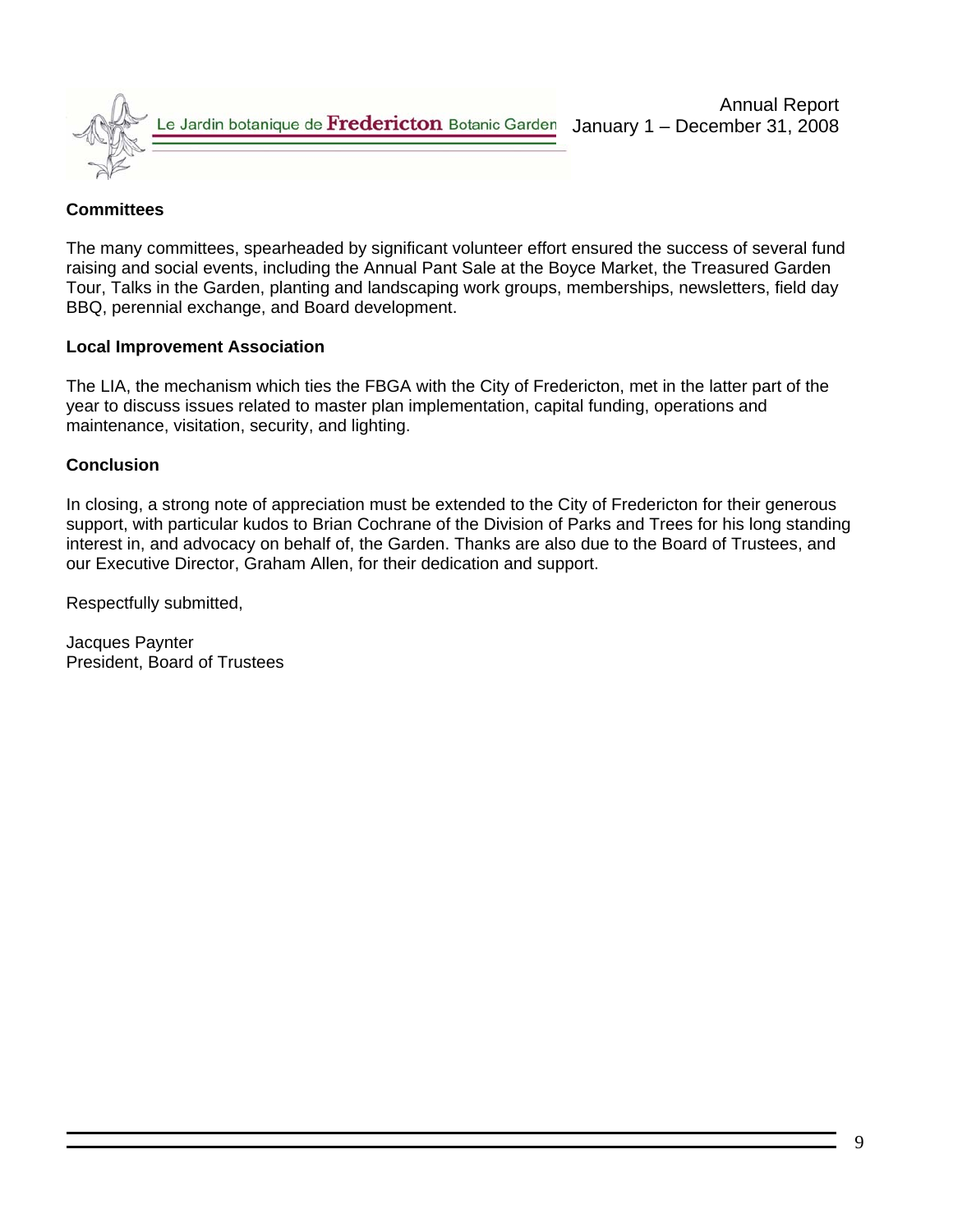

## **Board Development Committee**

*Presented at the Annual General Meeting on February 9, 2008*

An orientation session was held for newly elected Fredericton Botanic Garden Association Board Members on November 19, 2008. The purpose of this event, held annually since 2005, was to facilitate and accelerate their familiarization with the history of the FBG and developments to date, as well as current visions for future development, administration and organization, activities of working subcommittees and opportunities and responsibilities of Board Members. Although some new Board members were unable to attend, the orientation session like its predecessors was deemed successful and informative by all who participated, including the "seasoned" Board members.

We thank Board members, present and past, who served as resource people for this occasion.

The question of the optimum size of the Board of FBG was discussed extensively in 2008 and it was concluded that a nine-member Board could function efficiently in the running of the affairs of the Organization. An amendment of the By-laws to accommodate this change is presented for ratification at this meeting.

The composition and term status of the FBGA Board of Trustees serving during 2008 is shown below:

Serving to end of 2010

- 1. Aaron Savage (1st term)\*
- 2. Jacques Paynter (1st term)
- 3. Ruth Muldrew (1st term)
- 4. Norah Davidson-Wright

Serving to end of 2009

- 1. Lucy Dyer (3rd term)
- 2. Brian Parker (2nd term)
- 3. Bill Seabrook (2nd term)

Serving to end of 2008

- 1. Mike Dillon (2nd term)
- 2. George Strunz (2nd term)
- 3. Valerie Hillier (2nd term)
- 4. Carole Peacock (1st term)

Board Members indicated above as serving until the end of 2008 may be re-elected. \*Unable to reoffer in 2009 Respectfully submitted, (Feb 2009) George Strunz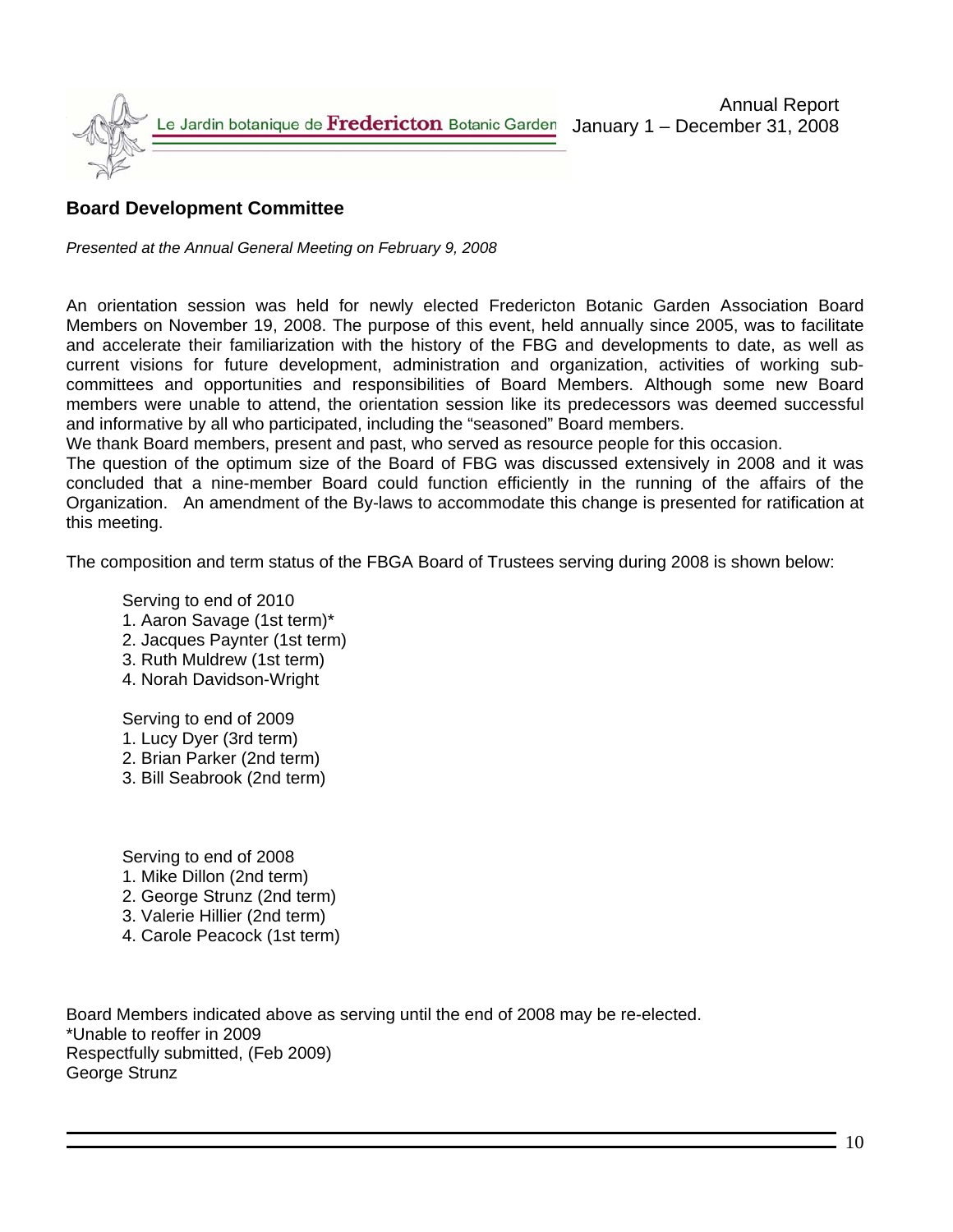Annual Report January 1 – December 31, 2008

Le Jardin botanique de Fredericton Botanic Garden

Terms of Reference: Board Development Committee

i) Review the composition of the Board and committees and the involvement of their respective members annually.

ii) Recommend changes to the Board and committee structure, terms, etc., that would be most effective and productive for the FBGA.

iii) Develop a standing list of potential Board and committee members.

iv) Recruit and nominate qualified candidates to the Board and committees. Explain duties and attendance expectations.

v) Maintain an up-to-date manual for presentation to new Board and committee members.

vi) Develop and implement an orientation program for new members of the Board and committees.

vii) Interview each new Board member or committee member at the time of nomination and annually thereafter, to assess their interests, role on the team, and their satisfaction with their current and past involvement.

viii) Assure ongoing board training for all members.

ix) Try to assure all members are using their skills effectively and are satisfied with their involvement.

x) Arrange for recognition of Board and committee members.

xi) Develop ways to make serving the Botanic Garden organization an enjoyable experience.

## **"Talks in the Garden" Committee**

### *Presented at the Annual General Meeting on February79, 2009*

 The Talks in the Garden take place at the Resource Centre of the Fredericton Botanic Garden Association on Cameron Court off Hanwell Road. The talks are held at 7:30 pm and everyone is welcome.

Talks in 2008 included:

"*Yikes! I've got mould and Mmmushrooms"* with David Boyle

"*Where is the Botanic Garden Going in the Next Few Years"* with Brian Parker and Richard Tarn

*"Prune the Old and Train the Young"* with Evans Estabrooks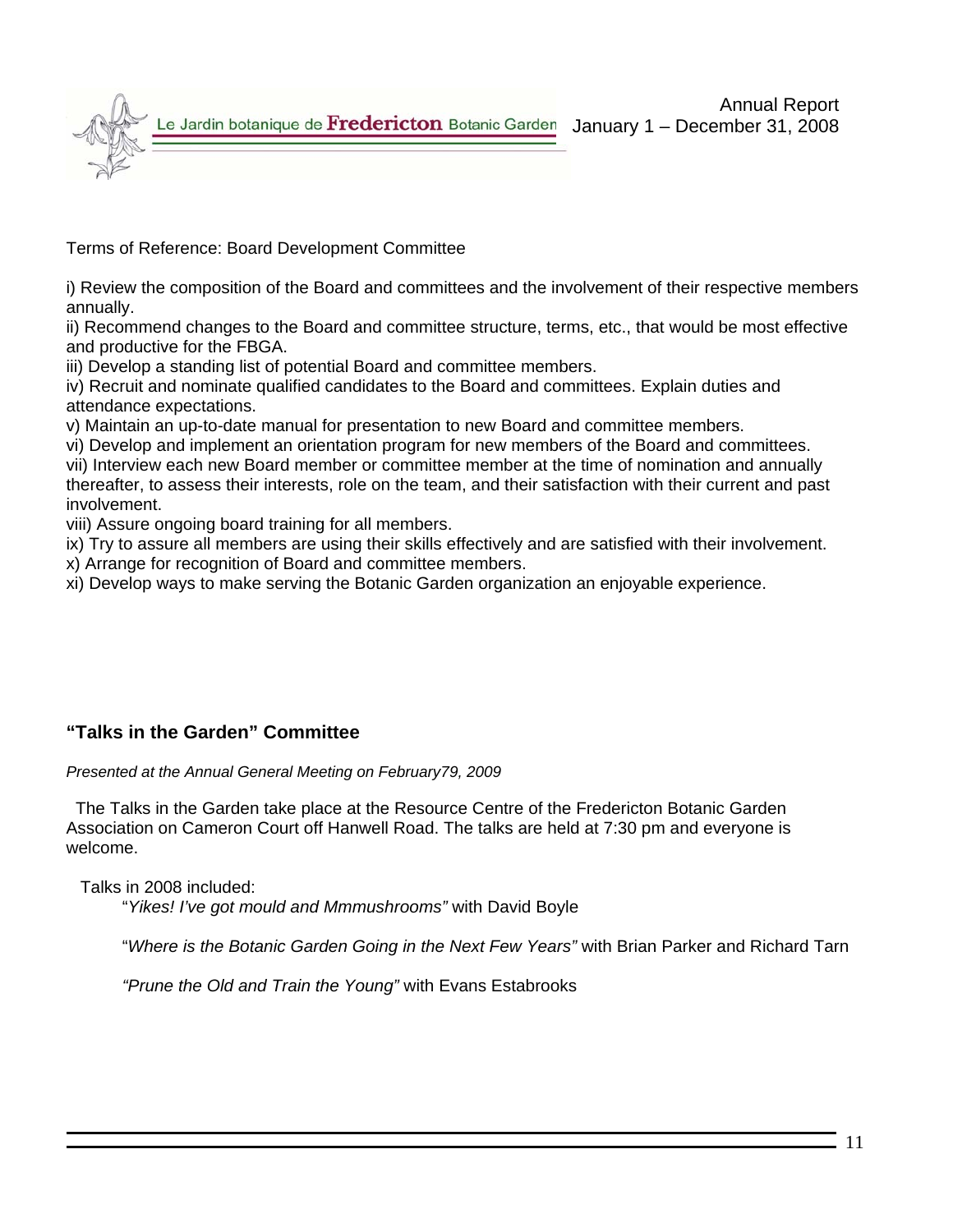

## **Membership Committee**

*Presented at the Annual General Meeting on February 7, 2009*

Annual Report - Membership Committee - January 1 - December 31, 2008

 Over the past year, the FBGA Membership committee has met sporadically. We welcomed the addition of three new volunteers - Deolinda Cardosa, Jane Edwards and Linda Glassford to the Membership Committee to join Nancy Beltrandi, Janis Boston, and Lucy Dyer. In the fall, Deolinda Cardosa left the Committee for the present. Her talents in helping with events and her ideas were much appreciated. Thank you Deolinda!

 We have gained 31 new members this year. We appreciate the support from new members for our organization, and extend them all a hearty welcome to the organization. We hope they will become actively involved. At the end of 2008, our membership stood at 225, consisting of 125 Individual memberships, 53 Senior/student memberships, and 46 Family memberships. Because each Family membership represents at least two individuals, the total number of members is higher than the total number of memberships.

 We continued to promote the purchase (and renewal) of memberships at Association events and elsewhere, including:

 - Setting up and decorating a membership booth on the raised restaurant area of the Market at the Annual Plant Sale in May, distributing brochures, and organizing a draw for new members. We also set up a small Botanic Boutique at the Plant sale, to generate some extra revenue for the Association by selling the Association's attractive, high quality green t-shirts, FBGA pins, and a few other mainly garden related items such as note cards featuring photographs taken by members, utility belts, bags, etc.

 - Setting up a membership tent at the Treasured Garden Party, and organizing a draw for the new and renewing members who purchased a membership on that occasion.

 - Contacting some lapsed members to encourage them to renew their memberships in an effort to improve our retention rate.

- Attending Seedy Saturday to promote membership.

 - A list of retailers providing a 10% discount to members now includes: Capital Landscape & City Gardeners, Co-Op Country Store (Northside) Corn Hill Nurseries, Curries Greenhouses, Green Village (except Crafters Corner), Kent Garden Centre, Scott's Nursery and Wetmore's Nursery. One other retailer was approached during the year, but declined to offer an ongoing discount to members. We will continue to look for new discount opportunities.

- Gift memberships were promoted via the Newsletter.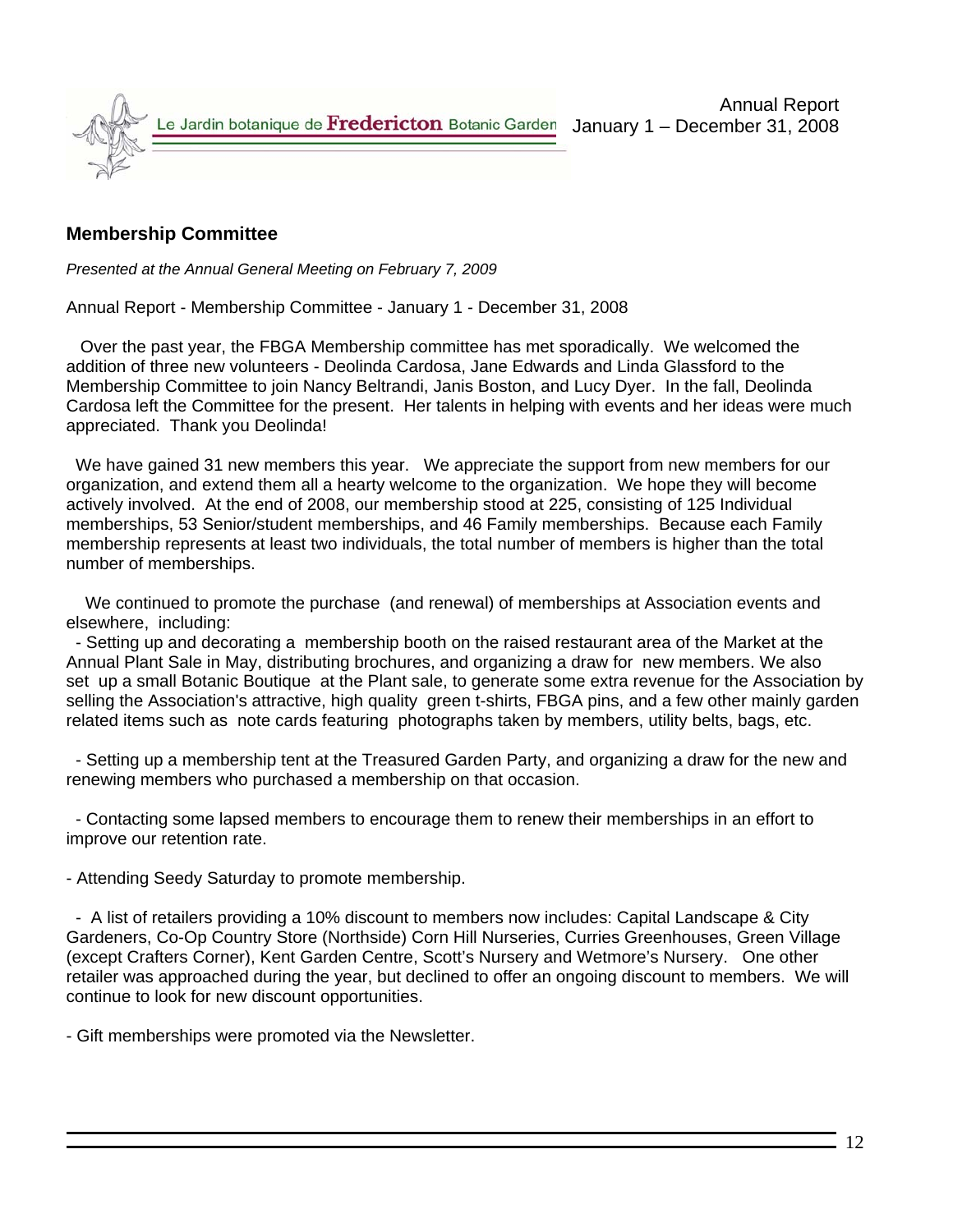

We would be happy to have interested volunteers join the Committee to help us achieve these goals:

- 1. Continue recruitment of new members and distribution of brochures.
- 2. Increase our retention rate of present members by encouraging renewals
- 3. Review benefits of membership and tweak these where possible
- 4. Encourage the purchase of promotional items (T-shirts, pins) etc.

 I would like to thank the volunteers who helped sell memberships at the Plant Sale and Treasured Garden Tour. I would also like to thank all of the hard working members of the Membership Committee for their valued contributions and ideas.

Submitted by Lucy Dyer, Chair of Membership Committee.

### **Building Committee**

*Presented at the Annual General Meeting on February 7, 2009* 

A safety hand rail was installed in the stairwell leading to the upper level.

A step was installed outside the rear door making the step into the building to a standard level.

A small stove with an oven was installed in the kitchen.

Security concerns prompted some upgrades. The front entrance was upgraded with a steel door and dead bolt. The office door jamb and door were replaced with a more secure steel door. The remaining windows were fitted with metal grating.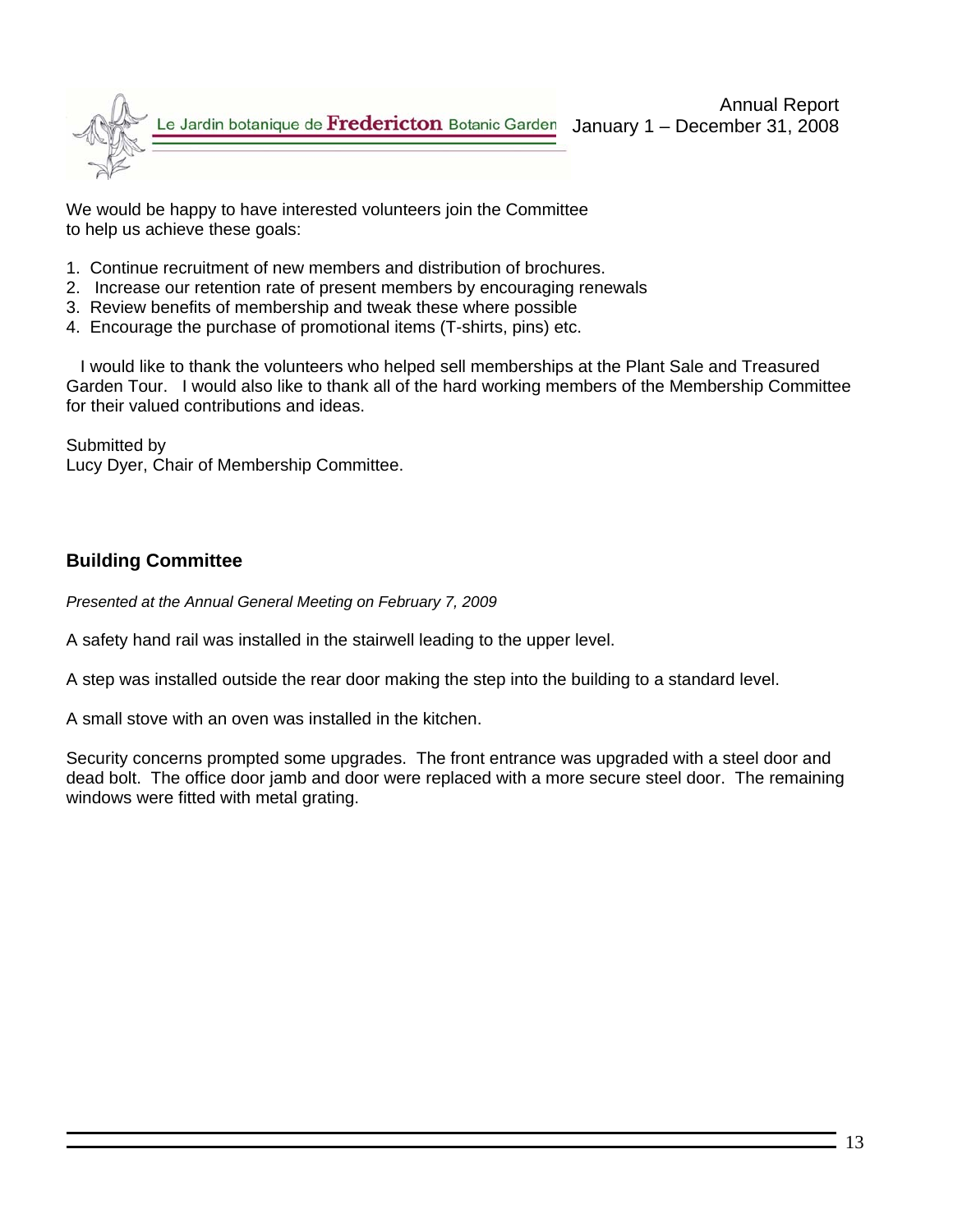

## **Site Development**

*Presented at the Annual General Meeting on February 9, 2008* 

#### 2008 Accomplishments

The major project of the Botanic Garden is the construction of the Rose Garden. The year 2008 was the first of five years of funding at \$60,000 a year approved by the Board. In the fall survey work was carried out to confirm locations and grades for the belvedere at the top, and the three tiers of the main garden. Using this information the site grade levels were established so there is now some resemblance to the image on the interpretive sign. Also, all of the wall material and paving material for the belvedere entrance has been ordered. The best ways to bring water and electrical utilities to the site are being determined.

To increase the variety of perennials in the Botanic Garden, the largest planting of perennials in the history of the Garden was carried out this summer around the rock swale and holding pond immediately below the Entrance Garden. The planting contains about 75 different varieties including ferns and grasses, and common and more unusual plants. This was largely planted by a small group of members over several Wednesday evenings in June and early July, and completed by our summer workers.

In the summer and fall we experienced a number of very heavy rainfalls. While much of the Garden site was very wet, we escaped serious erosion damage. The swales around the Entrance Garden, and the holding pond below, worked well in controlling runoff from the top of the site. Water management will continue to be an issue in some lower areas of the Garden and will be addressed when further developments are planned.

The magnolias planted in the Memorial Grove in late 2007 established themselves and preparations have been made for the placement of a boulder for memorial inscriptions. A further six benches have been installed at various locations in the Garden.

A new kiosk has been placed in the Entrance Garden and is ready for the addition of signage.

#### 2009 Plans

The Rose Garden will continue to be the major project. The framework of this garden will become clear as the walls are constructed that outline the belvedere and terraces. Progress will also be made in bringing utilities to the site.

A second project for 2009 involves the ponds. Poor drainage continues to limit access to areas surrounding the ponds and this part of the Garden lacks a unifying theme. To address both these issues the Board has approved the concept of further enlarging the main pond and making changes to the surrounding areas. The larger pond will include an island linked to the shore and will be designed for a greater variety of water plants, including water lilies. Surrounding shrub and perennial plantings will show the existing material to better advantage and allow some additional plantings.

In the Entrance Garden a site map will be installed in the kiosk and a row of perennials will be planted between the road and the rock swale to provide further colour.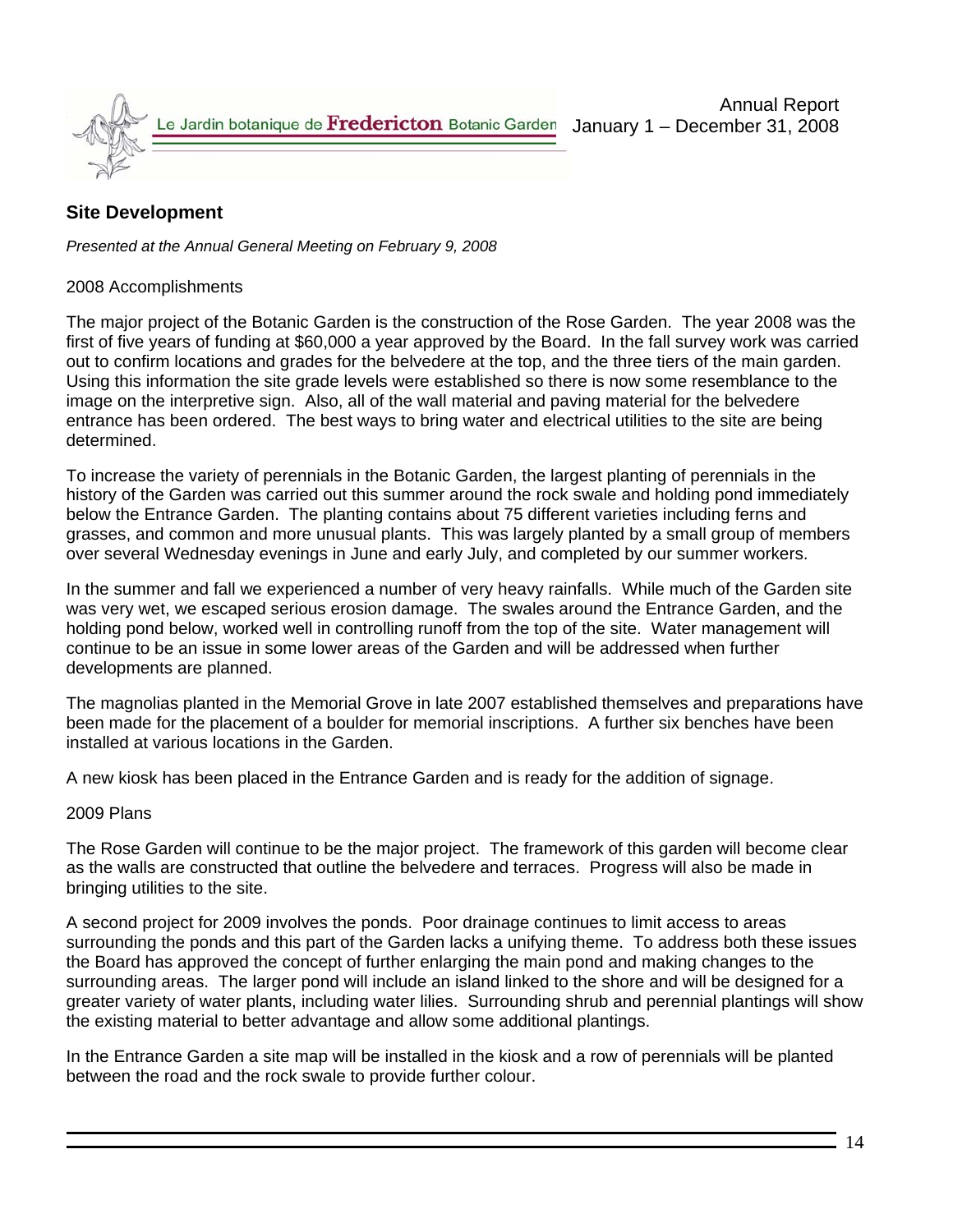

A boulder will be placed in the Memorial Grove so that names of donors can be recorded.

The Committee is reviewing options to provide identification information for plants in the Garden. This is expected to be carried out over several seasons with the labeling of trees and shrubs planned for 2009.

### Acknowledgements

What is accomplished in the Garden each year is largely dependent on the direct and indirect support of the City of Fredericton and specifically those who work most closely with us – Brian Cochrane, Manager, Parks and Trees Division, Community Services Department, and Harold Boone, Trails and Project Coordinator. Work in the Garden was led by City employees Jamie Adamson, Horticultural Technician, and Geoff Graham Forestry Technician with the support of our summer students Hilary Waterhouse and Stephen Gilliss. The students were supported in part by grants from the New Brunswick SEED program and the federal student employment program.

We are pleased when Owen Washburn agreed to join the Committee in 2009. All members, Harold Boone, Brian Cochrane, Charlie Fullarton, Brian Parker, co-chair Jane Seabrook and Owen Washburn, are deserving of thanks for their participation and contributions to the work of the Committee. Again I wish to recognize the leadership provided by Brian Parker in his role as an FBGA and volunteer which is in addition to the contract work he does for the Botanic Garden as the senior landscape artist with the Glenn Group Ltd.

Richard Tarn

Co-chair Site Development Committee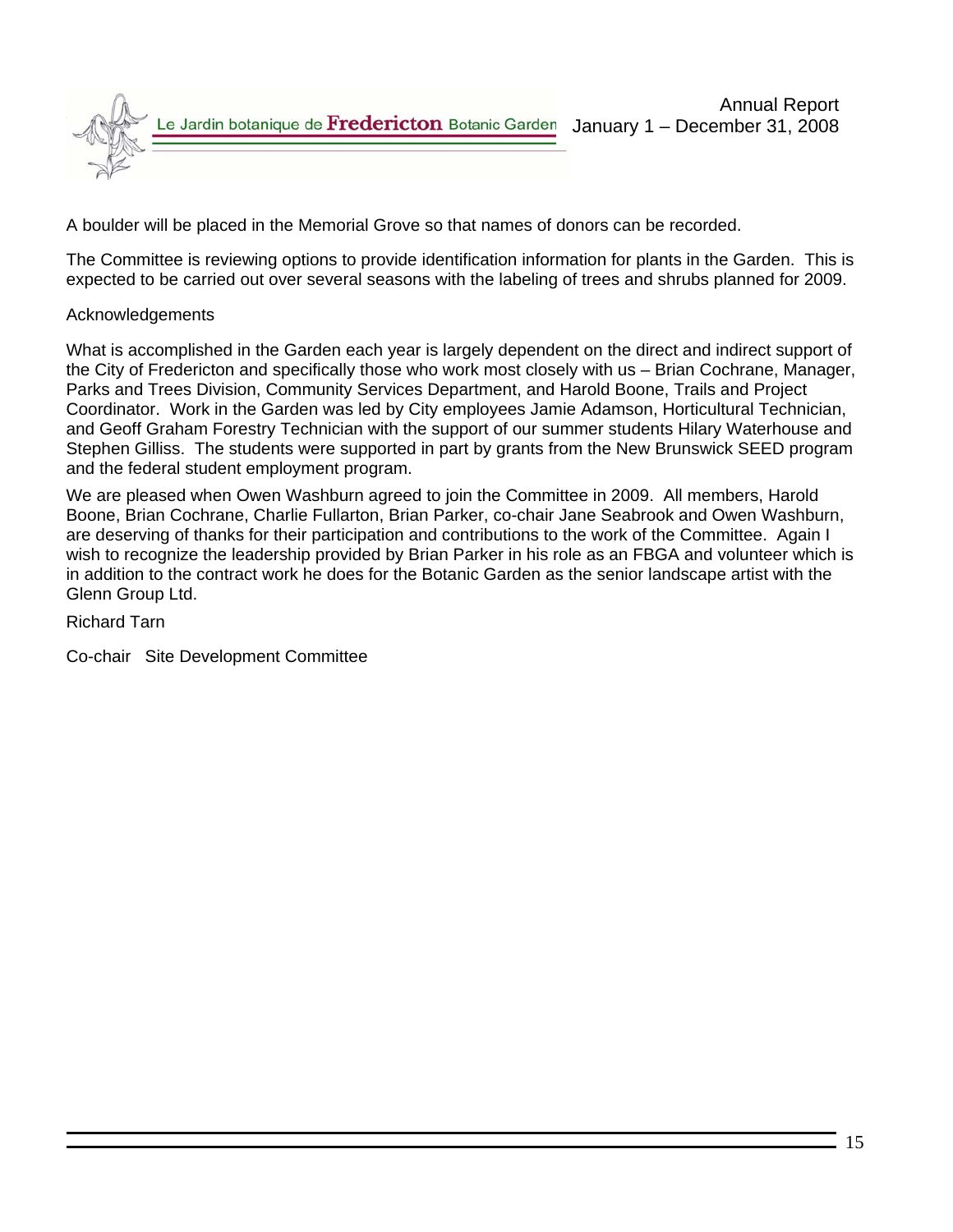Le Jardin botanique de Fredericton Botanic Garden January 1 – December 31, 2008

| <b>Site Development</b><br><b>Income</b> |                                                                     |                                               |                                                |
|------------------------------------------|---------------------------------------------------------------------|-----------------------------------------------|------------------------------------------------|
|                                          | <b>SCP Federal</b><br><b>Seed Provincial</b><br><b>Total Income</b> |                                               | 3,221.00<br>2,534.94<br>5,755.94               |
| <b>Expenses</b>                          |                                                                     |                                               |                                                |
|                                          | <b>Entry Garden</b>                                                 | Bench plaques                                 | 616.98                                         |
|                                          | <b>Memorial Benches</b>                                             | Installation                                  | 13,656.62<br>1,922.73<br>15,579.35             |
|                                          | <b>Ponds and Swale</b>                                              | Landscape design<br>Excavation<br>Topsoil etc | 3,587.75<br>5,314.29<br>1,657.88<br>10,559.92  |
|                                          | Signage and Kiosk                                                   |                                               | 4031.99                                        |
|                                          | Rose Garden                                                         | Landscape design<br>Grading<br>Stone work     | 4,294.00<br>1,265.60<br>37,487.17<br>43,046.77 |
|                                          | <b>Plant Acquisition</b>                                            |                                               | 3,999.77                                       |
|                                          | Operating                                                           | supplies, seed, etc                           | 344.74                                         |
|                                          | <b>Student Salary</b><br><b>Employer Costs</b>                      |                                               | 12,369.76<br>991.74<br>13,361.50               |
|                                          |                                                                     | <b>Total Expenses Site Development</b>        | 91,541.02                                      |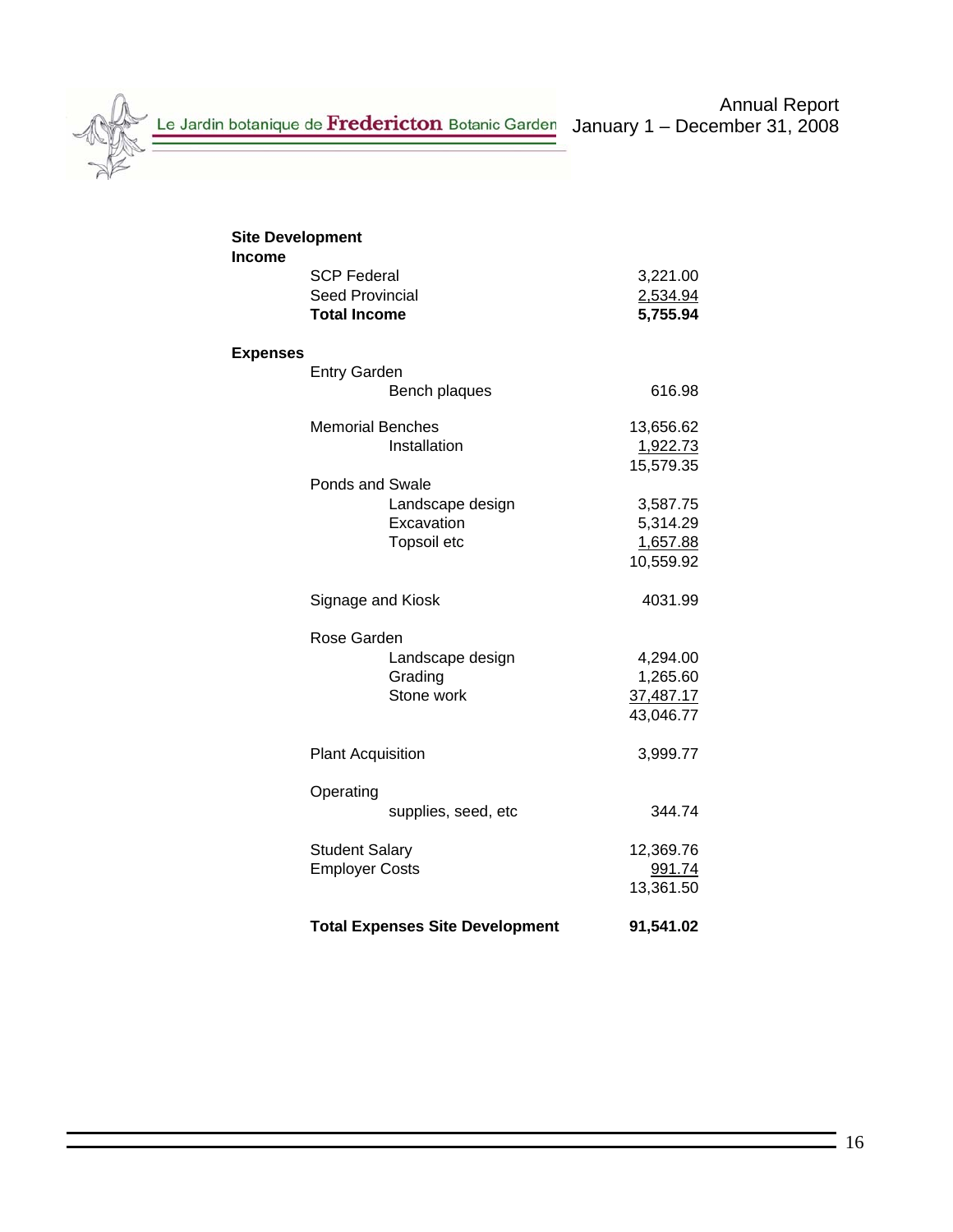Le Jardin botanique de Fredericton Botanic Garden January 1 – December 31, 2008

Annual Report

### **Plant Sale & Raffle**

| <b>INCOME</b><br><b>Plant Sale</b> |                       |          | <b>EXPENSES</b><br><b>Plant Sale</b> |                      |          |
|------------------------------------|-----------------------|----------|--------------------------------------|----------------------|----------|
|                                    | <b>Sales</b>          | 9647.61  | Corn Hill Nursery                    |                      |          |
|                                    | <b>Silent Auction</b> | 366.00   | <b>ARHS</b>                          | Rhododendrons        | 139.49   |
|                                    | <b>BBQ</b>            | 437.55   | Red Lane Garden                      | Plants               | 329.60   |
|                                    |                       | 10451.16 | <b>Bluestem Nursery</b>              | Plants               | 473.20   |
| Raffle                             |                       |          | <b>Canning Nursery</b>               | Plants               | 634.52   |
|                                    | Market sales          | 3082.45  | <b>UNB Biology</b>                   | Greenhouse rental    | 160.00   |
|                                    |                       |          | <b>York County</b>                   |                      |          |
|                                    | Member sales          | 1696.00  | Properties                           | <b>Market Rental</b> | 450.00   |
|                                    | Gift in Kind          |          | Daily Gleaner                        | Ads                  | 469.37   |
|                                    |                       | 4778.45  | Carole Peacock                       | Copies               | 67.64    |
| <b>TOTAL INCOME</b>                |                       | 15229.61 | <b>Bill Seabrook</b>                 | Cartridge etc        | 50.82    |
|                                    |                       |          | <b>Covey Basics</b>                  | Supplies             | 64.80    |
|                                    |                       |          |                                      | Premix               | 33.52    |
|                                    |                       |          |                                      | Postage              | 132.21   |
|                                    |                       |          |                                      | <b>BBQ</b> supplies  | 316.13   |
|                                    |                       |          |                                      | <b>Refreshments</b>  | 171.89   |
|                                    |                       |          |                                      | Peat Moss            | 35.58    |
|                                    |                       |          |                                      |                      | 3528.77  |
|                                    |                       |          |                                      |                      |          |
|                                    |                       |          | Raffle                               | License              | 25.00    |
|                                    |                       |          |                                      | <b>Tickets</b>       | 205.82   |
|                                    |                       |          |                                      | Wood for prizes      | 370.20   |
|                                    |                       |          |                                      | <b>Market Rental</b> | 20.00    |
|                                    |                       |          |                                      | Prize (Bicycle)      | 518.67   |
|                                    |                       |          | Raffle                               |                      | 1139.69  |
|                                    |                       |          | <b>TOTAL EXPENSES</b>                |                      | 4668.46  |
|                                    |                       |          | <b>NET</b>                           |                      | 10561.15 |

| Comparisons           | 1998     | 1999     | 2000     | 2001     | 2002     | 2003     | 2004     | 2005     | 2006     | 2007     | 2008     |
|-----------------------|----------|----------|----------|----------|----------|----------|----------|----------|----------|----------|----------|
|                       |          |          |          |          |          |          |          |          |          |          |          |
| Plant Sale<br>Revenue | 10246.3  | 12526.74 | 1611.32  | 12290.73 | 14784.39 | 14436.97 | 14233.60 | 11492.00 | 9748.97  | 10697.39 | 1085.16  |
| Expense               | 2088.05  | 3748.67  | 2598.56  | 4012.08  | 3400.95  | 6100.22  | 3438.35  | 3854.70  | 3924.02  | 4278.40  | 3528.77  |
| Raffle<br>Revenue     | 2828.89  | 4622.25  | 5243.41  | 4316.52  | 6278.95  | 5886.5   | 3911.60  | 3901.08  | 4613.80  | 4322.93  | 4778.45  |
| Expense               | 704.16   | 877.76   | 950.28   | 635.68   | 809.64   | 865.59   | 891.26   | 404.86   | 553.22   | 801.01   | 1139.69  |
| <b>Silent Auction</b> |          |          |          |          |          |          |          | 902.00   | 648.00   | 641.00   | 366.00   |
| Net                   | 10282.98 | 12522.56 | 13305.89 | 11959.49 | 16852.75 | 13357.66 | 13815.69 | 12035.52 | 10252.91 | 9940.91  | 10561.15 |
|                       |          |          |          |          |          |          |          |          |          |          |          |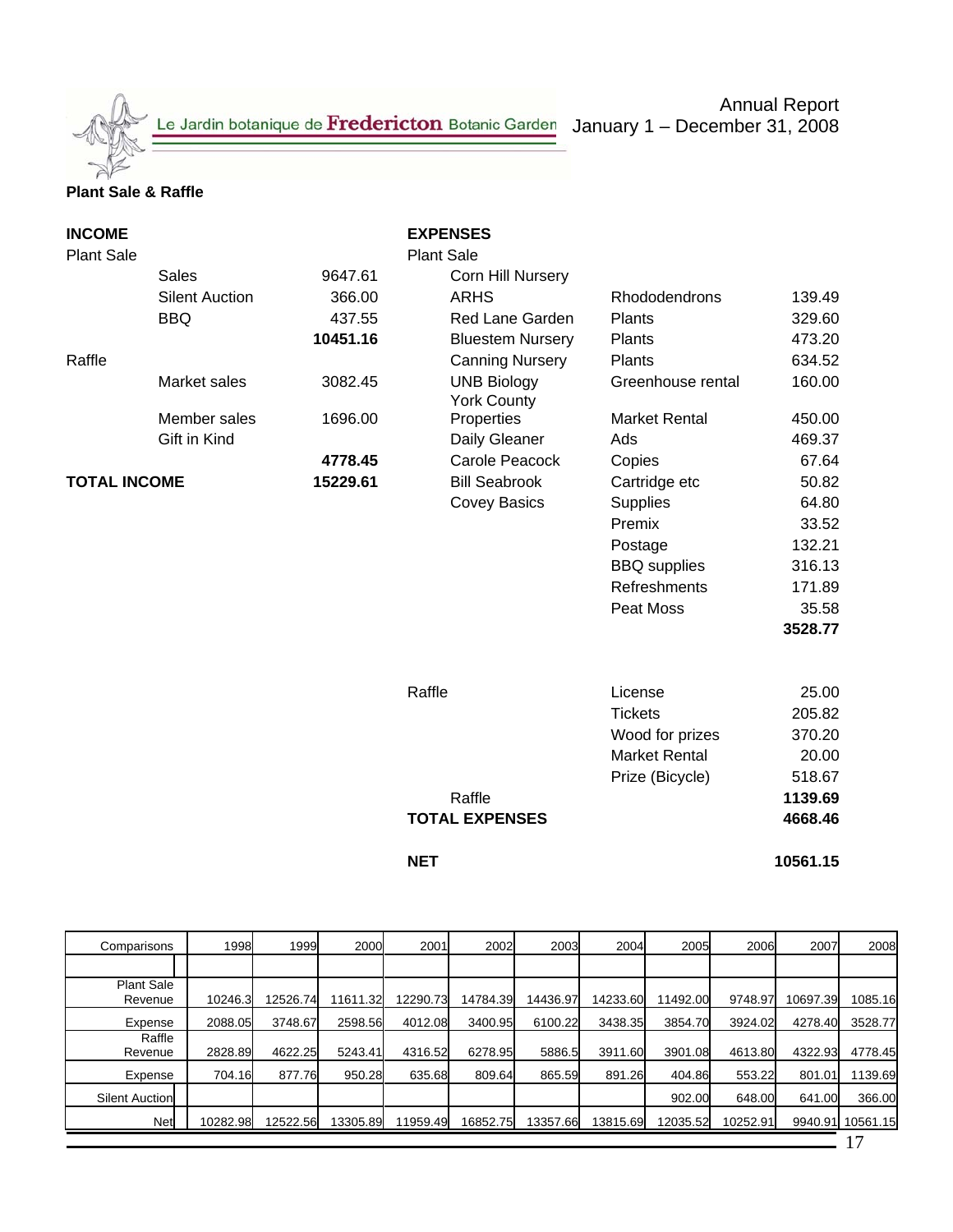

### **Treasured Garden Tour 2008**

*Presented at the Annual General Meeting on February 7, 2009*

Planning for the Treasured Garden Tour started very late this year due to the resignation of the past chair in the Fall of 2007, nevertheless the event seemed to go off without a hitch and everything ran smooth.

Committee members were Nancy Beltrandi, Rose Burke and Ian Veach. Carole Peacock looked after monitoring ticket sales and collecting and depositing the ticket revenue.

Due to the short span of time to plan the event, I relied a lot on past chair, Andrew Lawson and Nancy Beltrandi for guidance and information. Pre-planning included booking of the ball field, tent, chiller truck and the gardens to be toured. Prizes were acquired by various means for door prizes and host garden recipients. Marketing was rushed but key to the success of the event.

Logistics:

- the ball field is booked through the City of Fredericton we were lucky the space was still available as it typically should be booked in April
- the tent was booked through Tarp-Rite in Woodstock. Though it is much cheaper to rent from Tarp-Rite, it is also more labour intensive and insecure. As I did not have a space or means by which to store and haul the tent, it remained outside the Resource Centre for several days. I plan to try to work out a deal with the local company Advanced Fabrics next year for day-of delivery, set-up and tear-down
- the chiller truck is easy to acquire and not that expensive, however the gentleman who rents it to us would much prefer that we use his smaller trailer unit. In order to do this we need to have someone volunteer their vehicle and the vehicle needs to have a hitch on it. Apparently the trailer will suffice for our needs, is less noisy and would use much less fuel.
- The gardens were all reviewed and booked by Nancy Beltrandi and her committee. They were all different in style and unique from each other. The gardeners were all wonderful people and the committee did a great job at choosing beautiful gardens each within close proximity to each other.
- Food was coordinated with great effort by the committee who made a mountain of individual phone calls for food donations. Though there was enough food donated, more help is needed in this area next year to make the phone calls, as well as to coordinate the food preparation on Saturday morning.

Prizes and gifts:

- Gift baskets for each of the host gardeners were put together for us by Scott's Nursery who had them donated from Halifax Seed. Nancy and Rose also contributed some things to the baskets.
- Prizes came first from a couple of prizes left over from the Plant Sale a year subscription to Saltscapes magazine and a family pass for one season to Kingsbrae Garden in Saint Andrews. The Playhouse also donated 2 pair of tickets for 2008-09 season performances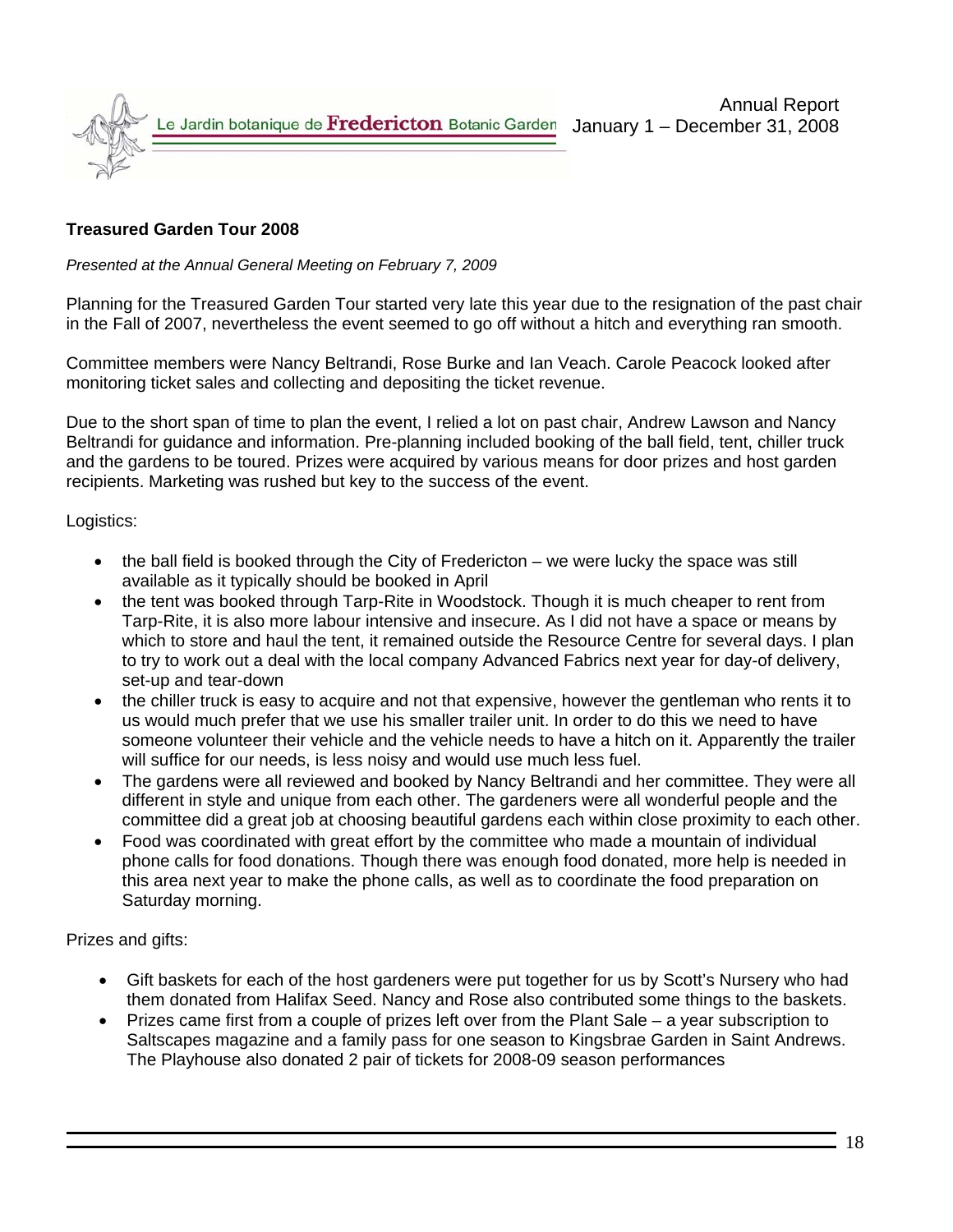

### Marketing:

Carole Peacock was very helpful in this area as she gave me a media list to work from with a lot of helpful notes.

- A media release went out on June 17
- A psa was placed on CBC Radio, in the Daily Gleaner, in Tourism Talk and in the Arts News (for 2 weeks)
- Ads were placed in the Daily Gleaner and on Capital FM which included psa's
- A Gleaner article was coordinated through Lori Gallagher a staff writer for the Daily Gleaner which was printed in the "Living in Balance" section the Thursday prior to the tour
- The tour was mentioned on the weekly radio garden show which airs in Nova Scotia called "The Weekend Gardener"
- Posters were distributed throughout Fredericton and Oromocto
- The Posters was uploaded to the website in both English and French

Other:

- Tickets were sold at Botinicals Gift Shop, Westminster Books, Scott's Nursery, Green Village, Trites Flower Shop and Main St. Floral Gallery
- Tickets and maps were printed by Kwik Kopy printing might look into other options next year to get the cost down on printing
- Ian Veach helped us create the maps for the garden tour
- The Lieutenant Governor, and the Mayor and Council were all invited to attend the Garden Tour and were sent tickets prior to the event

### Final remarks

This was a whirl-wind planning session for my first year but I do plan to continue as chair of the event through the next season.

I still have yet to hold a wrap-up meeting with the committee, however, I do have some of my own suggestions for future Garden Tours to offer.

My first suggestion is to set the dates of the Garden Tour for 3 years out at a time, this may allow us to get into some tourism marketing pieces early. I would also like to investigate some gardening publications and make sure that we get our information to them early in January or February for May/June publication dates.

A suggestion was made by Ian Veach to seek out committee members during or immediately following the AGM in February, which I think we will plan on doing.

We will also try to cut costs and labour further for the next event. In closing, a big thank you to Rose, Nancy, Ian and Carol as well as to Jacques and the many other people who helped out on the day of the event.

submitted by Valerie Hillier, August 27